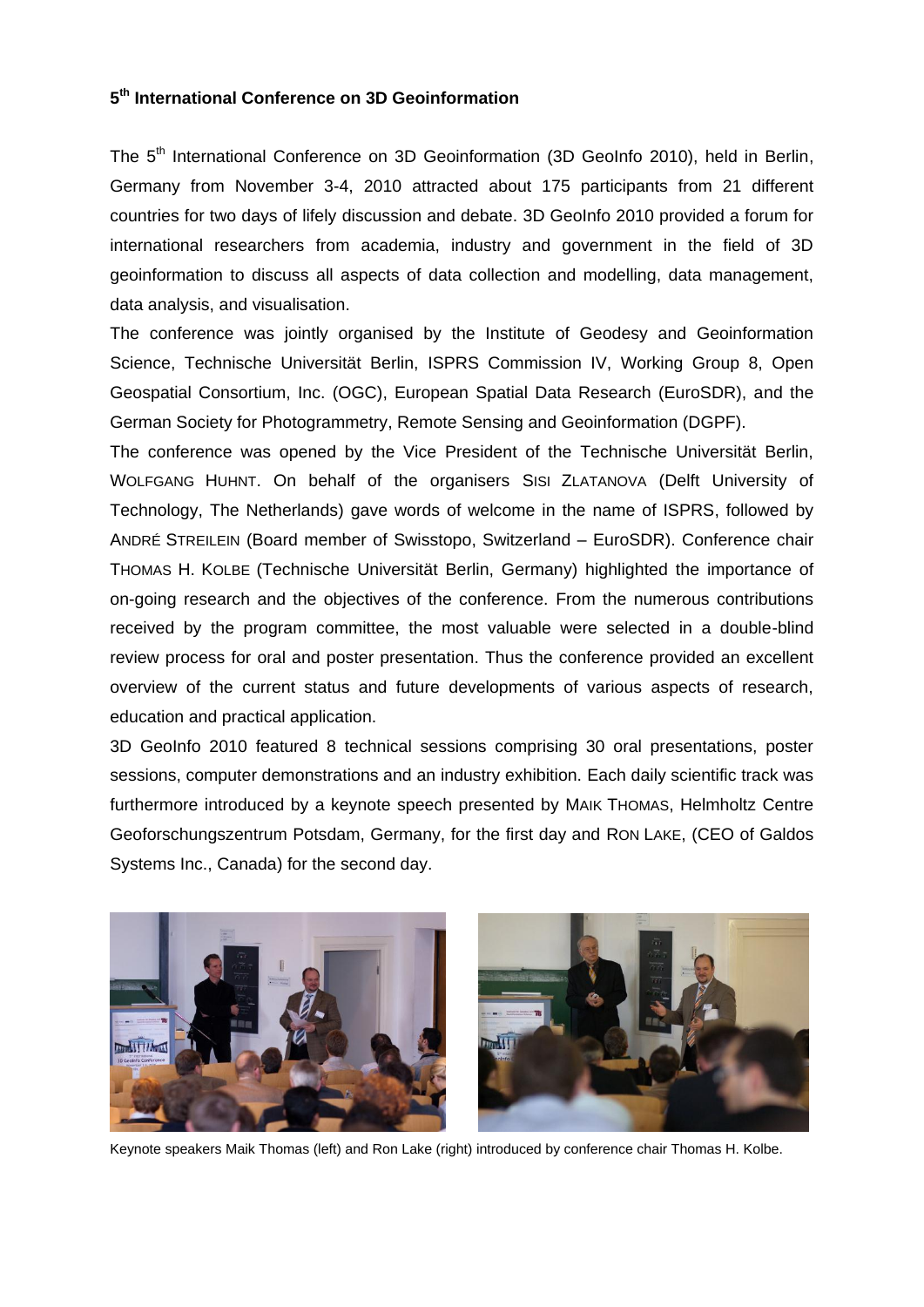During his introductory keynote presentation MAIK THOMAS pointed out, that 3D Geoinformation will play an important role for Earth system modelling in the future. On one hand the complex relationship between numerous monitored Earth system data of different kinds and the biological, ecological and climatic models has to be described. On the other hand the need for an exact determination of the relevant model parameters requires techniques which are especially provided by Geoinformation Sciences, and their techniques for the interpretation of spatially distributed 3D data. Among others, future challenges are to develop generic data formats, concepts for efficient processing chains and interoperable software architectures to answer the question "How can we change the vast amount of data to information?"

RON LAKE stressed that information sharing in use and creation of city models is a main prerequisite for success and sustainability. Since cities are complex and dynamic, city models must meet the challenge of responding to this dynamic nature. There is a need for an event driven sharing infrastructure. Tools for automated aggregation, integration, distribution and sharing of data are necessary. Not only planners and architects have to be involved in the design and evolution, but also engineers and the general public. In any case city models should provide rich semantics and can best be exploited through the use of collaboration and sharing over the Web.

# **Session 1: Energy Assessment with 3D City Models**

LARS BODUM (Aalborg University, Denmark) reported on the project "EnergyCity". The 3D city model of Frederikshavn in the north part of Denmark was enhanced into an energy system. Offering a graphical user interface for adjusting energy parameter, users can immediately realize how the change of energy consumptions matters, which may help to convey decisions by energy planning experts and politicians and to realize a more sustainable while feasible energy scenario.

DANIEL CARRION (Technische Universität Berlin, Germany) proposed a method for the estimation of the energetic rehabilitation state of buildings. Combining data from the 3D City model of Berlin with real measured heating energy data, energy relevant building characteristics can be determined. Using these results, estimations of the energetic rehabilitation state are derived.

# **Session 2: 3D Spatial and Semantic Building Modelling**

Modelling of building interiors was in the focus of the report of PAWEL BOGUSLAWSKI (University of Glamorgan, Wales, UK). The feasibility of an appropriate data structure that had been developed during the last years was ascertained by two complex, linked university building models.

LÉON VAN BERLO (TNO, The Netherlands) described the development of a CityGML extension called GeoBIM to get semantic IFC data into a GIS context. The conversion of IFC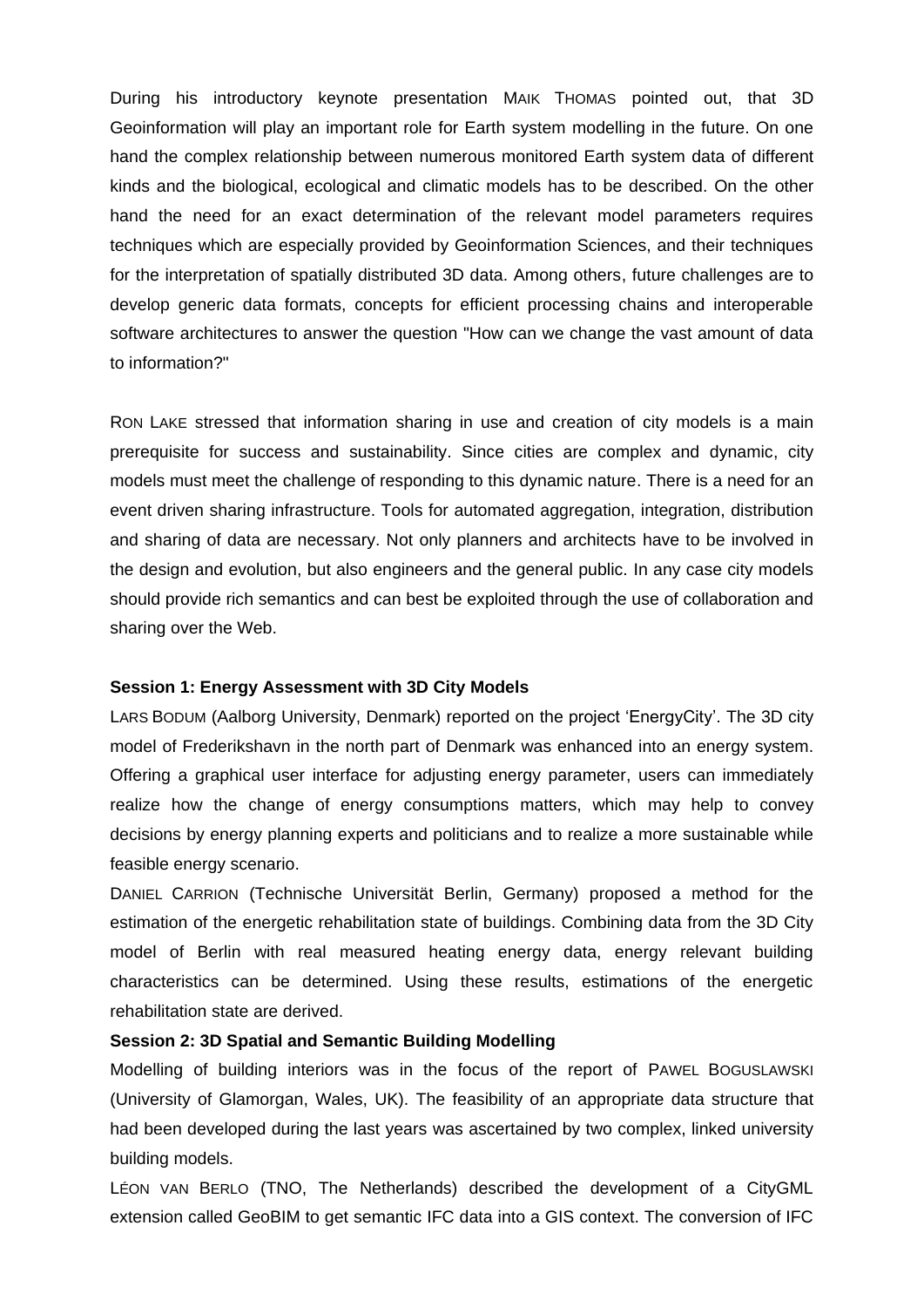to CityGML (including the GeoBIM extension) is implemented in the open source Building Information Modelserver.

A related topic "Towards Interoperating CityGML and IFC Building Models: A Unified Model Based Approach" was covered by MOHAMED EL-MEKAWY (Future Position X, Sweden). He presented the development of a unified building model used as intermediate model for the two-step conversion from IFC to CityGML and vice versa. This approach was demonstrated successfully on a real hospital building in Sweden.

The last speaker in session 2, ANDRÉ BORRMAN (Technische Universität München, Germany), introduced a spatial query language for 3D building and 3D city models that provides metric (closerThan, fartherThan, etc.), directional (above, below, northOf, etc.) and topological operators (touch, within, contain, etc.) for use in SQL statements. Moreover he presented the algorithms developed for implementation of these spatial operators.

## **Session 3: 3D Data Acquisition, Management and Processing**

The contribution of LANGYUE WANG (York University, Canada) covered an integrated framework for the reconstruction of full 3D building models, in which both 3D indoor and outdoor model are constructed in a collaborative manner by fusing airborne laser scanning (ALS) data, terrestrial laser scanning (TLS) data, and architectural plans. A preliminary test proved the feasibility of his concept.

MARTIN CHRISTEN (University of Applied Sciences Northwestern Switzerland) presented a technique to create a Delaunay triangulation for terrain visualisation on a virtual globe. This method can be used to process large-scale elevation datasets with billions of points even on computer with little RAM. All data is being transformed to a global spatial reference system. If grid based elevation data is used as input, a reduced TIN is calculated. Furthermore, a level of detail approach for large-scale out-of-core spherical terrain rendering for virtual globes was presented.

MARTIN HOPPEN (RWTH Aachen University, Germany) introduced a new method for combining 3D simulation systems with object-oriented geo data sources. Synchronising on schema and on object level in both worlds grant high flexibility and avoid unnecessary offline data conversion. The speaker emphasised the huge potential of this approach for single- as well as for multi-client applications and presented the adaptability to different fields of applications.

## **Session 4: 3D Geo-Visualisation**

Session 4 started with an excursus in the field of perception psychology that was given by ANJA MATATKO (University of Trier, Germany). She reported on an empirical study to find out which factors of depth perception must be applied to improve cognition of spatial environments. Recommendations to map makers, allowing enhanced interpretation of thematic 3D cityscapes were given.

XIAO XIE (Wuhan University, P.R. China) proposed an extended semantic model based on CityGML that supports a geology class in the thematic model and adjusts the building model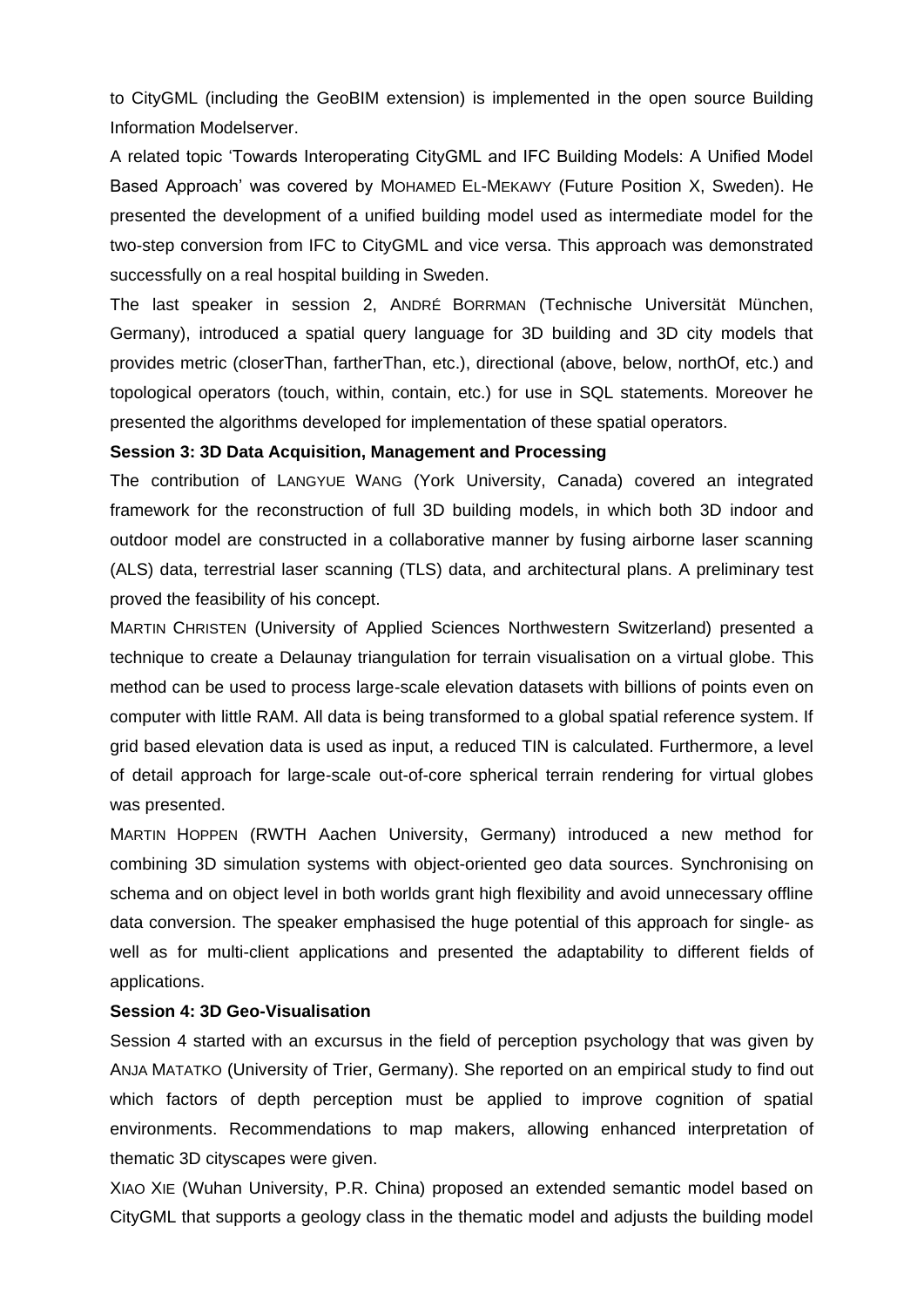introducing new classes suitable for indoor navigation. Moreover, she reported on the development of a semi-automatic data integration tool. Two exploration cases demonstrated the utilisability of the approach.

Interactive rendering techniques for highlighting in 3D geovirtual environments were the topic of MATTHIAS TRAPP (Hasso-Plattner-Institute, University of Potsdam, Germany). Highlighting is an important component within a visualization framework and enables the user to easily perceive active or selected objects in the context of the current interaction task. Various highlighting techniques were introduced; its suitability for interactive rendering with high geometrical complexity was identified.

### **Session 5: Enriching 3D City Models**

Automatic texture mapping is an important task in enrichment of the common 3D city models. DOROTA IWASZCZUK (Technische Universität München, Germany) introduced a concept for assignment of textures to partially occluded faces of 3D city models stored in CityGML. She emphasised that topological information between buildings as priori information of invisible faces should be used to improve the efficiency of the automatic texturing process.

In order to support risk analysis and planning of emergency response actions, caused by cascading effects of different utility networks, modelling these infrastructures in 3D space is required, considering mutual dependencies. THOMAS BECKER (Technische Universität Berlin, Germany) explained requirements and introduced a novel framework for an integrated 3D modelling. Utility network components are modelled according to their 3D topography and by a complementary graph structure embedded into 3D space.

IHAB HIJAZI (Universität Osnabrück, Germany) reported on the joint activities of the university Osnabrück, TU Delft, TU Berlin, and TNO for modelling utilities. Since interior utility is modelled using BIM and exterior using GIS, BIM/GIS integration is essential. Preliminary ideas and directions for how to acquire information from BIM/Industry Foundation Class (IFC) and map it to CityGML utility network Application Domain Extension (ADE) were given and illustrated by several examples.

## **Session 6: 3D / 4D Spatial Modelling Concepts**

During the process of modelling the real world by creating a mathematical model the Euclidian geometry of space has to be mapped to the computational model with its finite precision. This can lead frequently to errors or unexpected results. In order to provide a rigorous logic in 2D or 3D within the computational arithmetic, PETER VAN OOSTEROM (University of Technology, OTB, The Netherlands) presented the concept of a regular polytope. This logic allows the derivation of a rich set of computable predicates and spatial functions. The applicability of this approach was proven on Cadastral data.

W.L. (PIM) BIL (Gemeente Amstelveen, The Netherlands) proposed to model space on the 4D unit sphere, which means that space is considered to be the stereographic projection of the 4D unit sphere. The advantages of this approach were demonstrated by an example in two dimensions: Rejecting a 2D Voronoi diagram on the 3D unit sphere causes that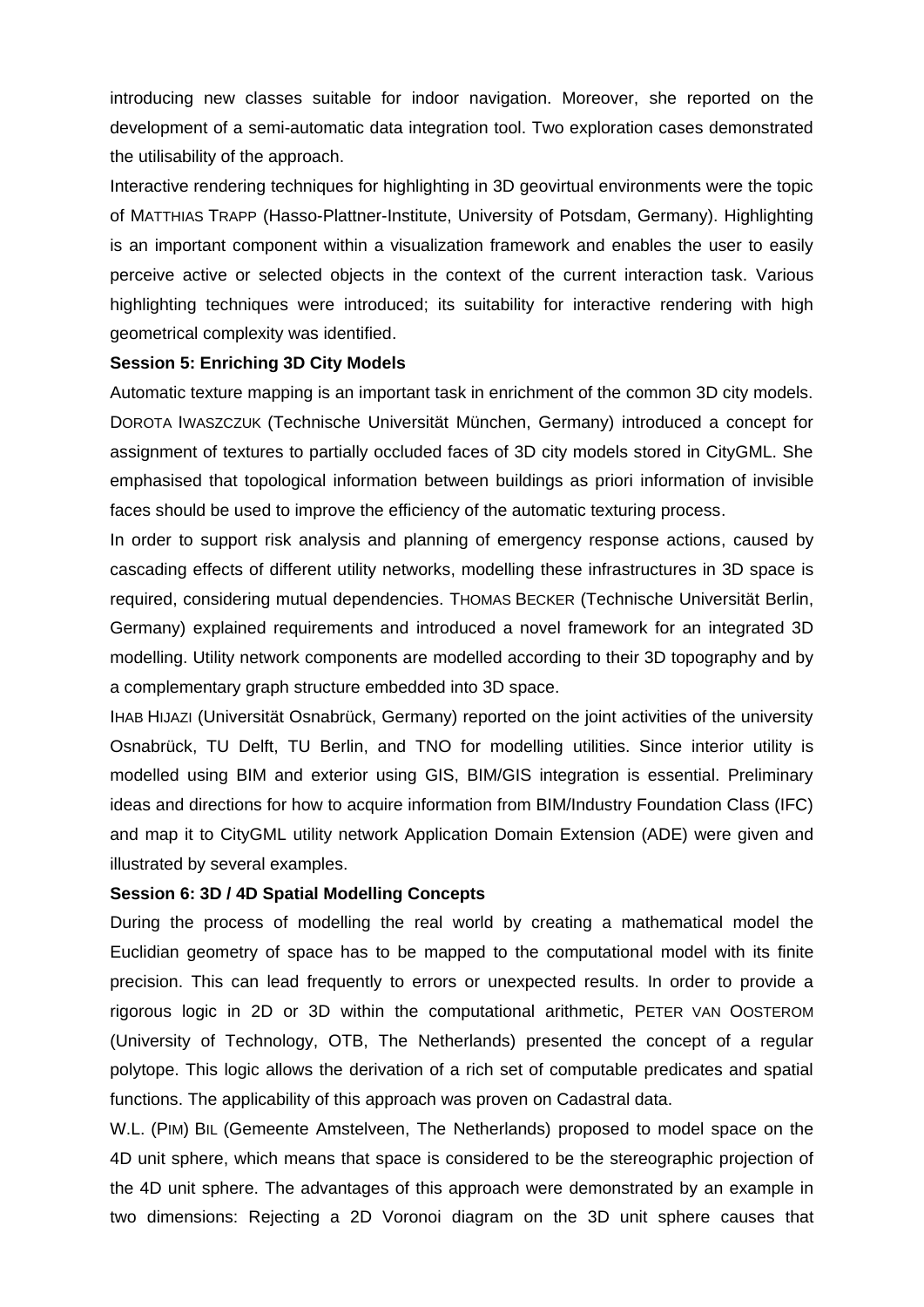Delaunay triangulation in the plane corresponds to the convex hull on the 3D unit sphere. As a straightforward example, Voronoi cells around given points in space are determined from the convex hull in the model. As a proof of principle the theory has been implemented in software.

For modelling continuous phenomena raster structures or - to overcome the shortcomings of raster - Voronoi diagrams are used in most cases. Since construction and manipulation is complex and requires specialised tools for spatial applications, HUGO LEDOUX (Delft University of Technology, The Netherlands) proposed the use of the 3D discrete Voronoi diagram (DVD). In his talk he explained intuitively the algorithms to construct and manipulate the discrete 2D and 3D DVD, and demonstrate its use in practice with an own built prototype. EDWARD VERBREE (Delft University of Technology, the Netherlands) focused on Delaunay tetrahedralization and discussed how to handle degenerated cases. He introduced as "glue" between two degenerated neighbour tetrahedral an extra type of "non-geometrical", flat, zerovolume tetrahedra. The four vertices of these flat tetrahedra lie on the same circumsphere as the vertices of their neighboring tetrahedra. This makes it possible to perform a tetrahedralization without exact arithmetic, and without geometrical or symbolic perturbations.

### **Session 7: Analysis of 3D Geospatial Informantion**

VINCENT THOMAS (Université Laval, Quebec City, Canada) reported on a citizen-based 3D modelling solution to enable mobile augmented reality applications on a smartphone. Data acquisition is achieved in a three tear approach: retrieval of 2D coordinates of a building of interest, computation of the altitude at its top corners, and finally the 3D modelling process and the augmentation of the reality. The proposed solution has been designed for the specific context in unprepared environment and was tested on an iPhone.

Simplifying navigation in a 3D world is the concern of MICKAËL BRASEBIN (Institut Géographique National, France). In his presentation he proposes adding a visual clue – a disc – as overlay to maps. This disc is composed in different sectors, giving the user information on points of interest (POI) such as sights, restaurants, etc., but also can represent injured people, vulnerable buildings etc. in crisis scenarios. The information is controlled by three sector parameters: colour - representing the density of POI, angle  $$ indicating the direction of a group of POIs, and width of the disk portion – providing the proximity of the nearest POI in this angular division. This information is updated with users" navigation, and will be available on mobile devices in future.

The contribution of J. GANITSEVA (Blom Romania) concentrates on quality control of 3D urban models. She proposed a workflow that allows quality estimation of 3D models by automatically identifying and checking landmarks, and by estimating their quality, concluding on the quality of the of complete 3D model. Landmark extraction was implemented successfully in a Java environment and evaluated using the 3D city model of Stuttgart that is based on CityGML.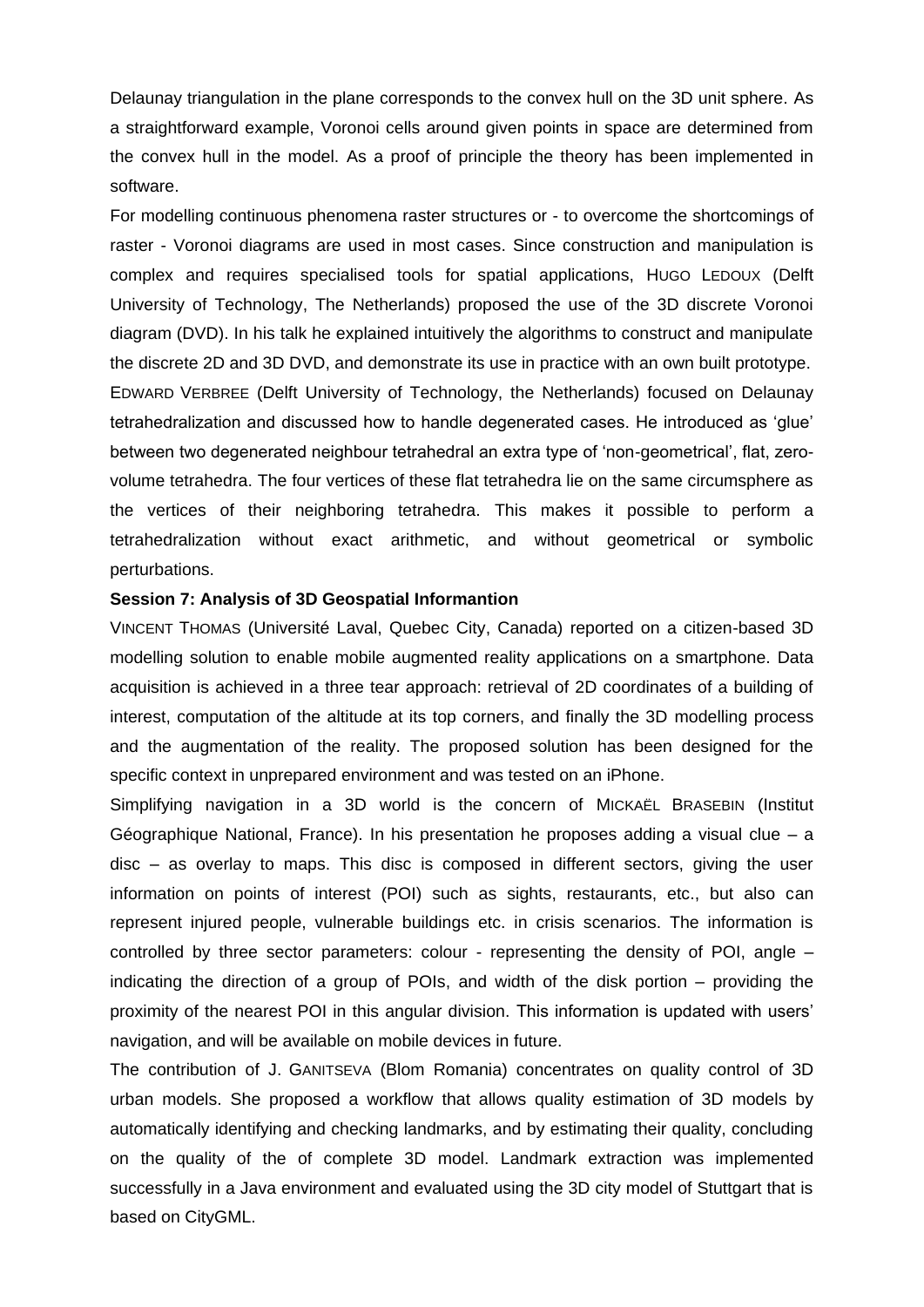Including interior space in 3D city models is more and more needed for sustainable management and development. I. HIJAZI (University of Osnabrueck, Germany) reported on the development of a prototype 3D information system (BIM4GeoA) based on open source software and open specification in order to use BIM for geo-analysis. The prototype is composed of three components: the IFC parser, the graphical user interface (3D viewer) based on Google Earth and KML, and the 3D functionalities implemented in Postgres/PostGIS RDBMS.

Control and quality enhancement of 3D city models are essential but a major challenge. VOLKER COORS (University of Applied Sciences Stuttgart, Germany) presented an approach for validation of geometry and topology and introduced first steps towards an automated healing. He reported on a flexible test suite that is implemented in a standalone Java application (QSCity3D) analyzing quality and detecting model errors that partly can be corrected automatically. A report includes un-/corrected errors and allows to verify the analysis and to straighten the model manually in case errors could not be corrected automatically.

### **Session 8: 3D Urban Modelling and Applications**

Advances in 3D geo information and GIS open techniques for new applications that can change long-established processes. In this context JAN B.F. VAN ERP (TNO, The Netherlands) emphasised new challenges for the user-system interaction. He highlighted two use-scenarios in urban planning and crisis management, and identified important usersystem research areas which should be in the focus by the community: intuitive data access and manipulation, multi-stakeholder participatory design and decision, and multisensory experience.

JOACHIM BENNER (Karlsruhe Institute of Technology, Germany) introduced a concept for automatic building application checking, suitable for land-use planning and building licensing. He proposed a workflow that integrates building data from different sources and formats (IFC, DXF), virtual 3D city models (CityGML), and information regulated by law stored as XPlanGML document. Specifications and implementation are in progress.

The following speaker, JANTIEN STOTER (Kadaster NL, TU Delft and Geonovum, The Netherlands), presented the ongoing work of a research project that aims at establishing a reference model for 3D geo-information in The Netherlands. 50 organisations, suppliers as well as users, are involved in four working groups, specifying the needs for 3D geoinformation, identifying the ability of 3D geo data, defining the new 3d standard NL, and designing and implementing a 3D testbed. Results and recommendations will be presented in spring 2011.

JACYNTHE POULIOT (Laval University, Quebec, Canada) reported on the efforts to introduce a 3D cadastre in the province of Quebec. Based on the 2D cadastral plan and a so called complementary plan (PC) containing 3D information, a semiautomatic procedure was proposed that enables the construction of a volumetric representation from the PC image file.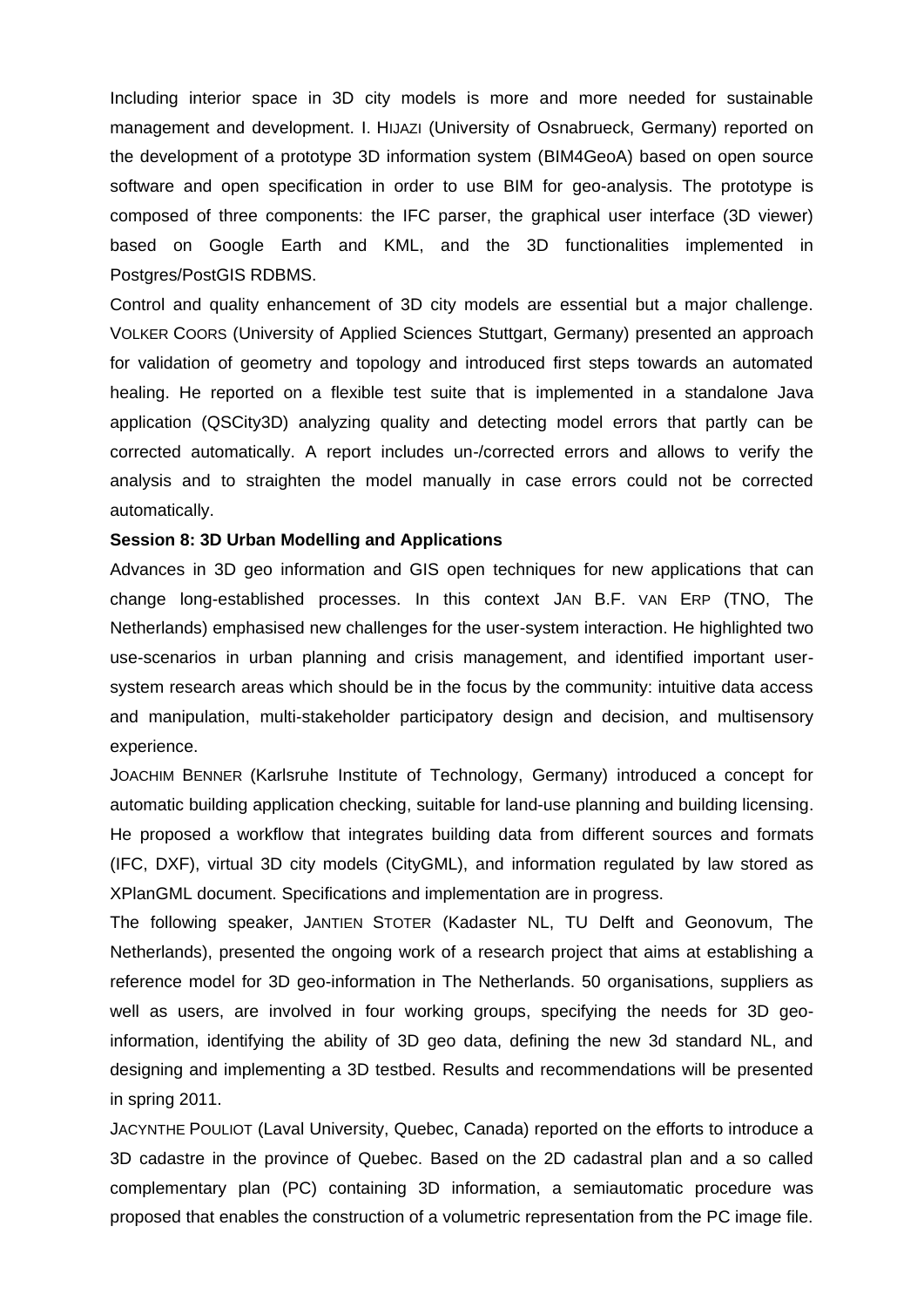The presentation focused on the various data processing steps (vectorization, 3D modelling, and data exchange), reported on time and efforts, and emphasised the potential usages of such cadastral volumetric representation.

In the last oral presentation AITOR MORENO (Vicomtech, Spain) introduced methods for interactive virtual fire simulation used for training of fire fighters and controllers. The program consists of a fire-spreading algorithm that includes terrain topology, material, and weather conditions. Different models are available distinguishing forest fires and fires in urban environments that use a fire distinguisher model for authentic simulation. Moreover, two model approaches are available, optimised for outdoor and building fires. Future versions will include CityGML models, for more realistic and enhanced training.

The acceptance rate for oral presentations was in both tracks, full paper review and extended abstract review, below 50%. The selected full paper contributions are published in the *Lecture Notes in Geoinformation and Cartography* series:

Kolbe, König, Nagel (2011): Advances in 3D Geo-Information Sciences. (Springer Verlag), ISBN-10: 9783642126697, ISBN-13: 978-3642126697.

The additional proceedings volume published within the International Archives of Photogrammetry and Remote Sensing (ISPRS), Vol. XXXVIII-4, Part W/15, includes all other conference papers and extended abstracts that were accepted for oral and poster presentation. Free access to these contributions is granted using the online ISPRS archieve: http://www.isprs.org/proceedings/XXXVIII/4-W15/index.html.



Technical track of the "5<sup>th</sup> International Conference on 3D Geoinformation". Lesson room and Lichthof.

The industry exhibition, poster session, and registration were situated in the "Lichthof" (Atrium), the most scenic and central place of the University main building.

An extensive field of professional software products, systems architecture, data modelling, installation services and consulting services for both the public and private sectors was presented by six companies in the "industry exhibition" during both conference days.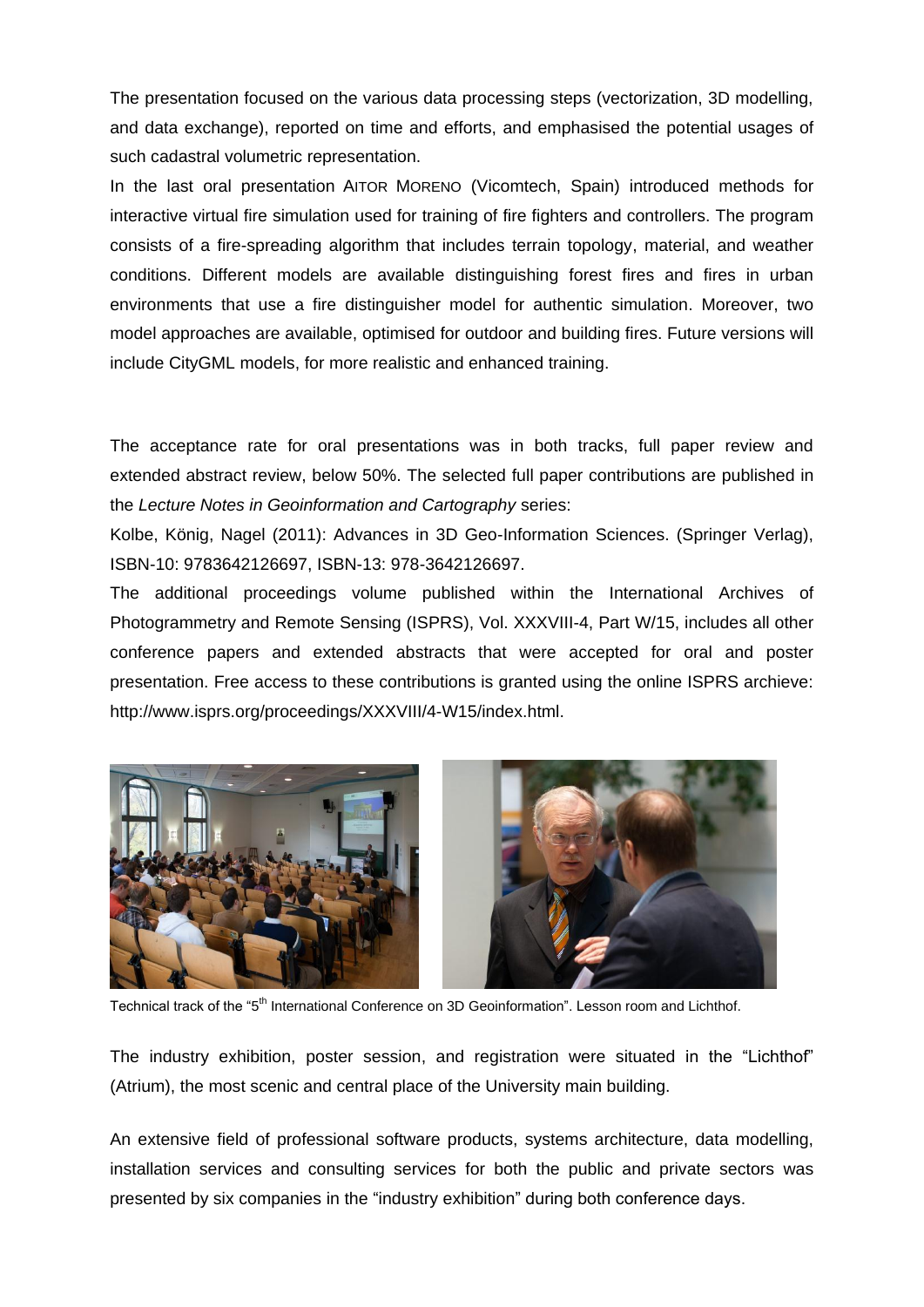- Galdos Systems Inc., Vancouver, Canada,
- Conterra, Gesellschaft für Angewandte Informationstechnologie mbH, Muenster, Germany,
- GTA Geoinformatik GmbH, Neubrandenburg, Germany,
- Rhino terrain, 3D GIS Terrain Modeling Software, Gerardmer, France,
- CPA Systems GmbH, Sankt Augustin, Germany,
- Virtualcity Systems, Berlin, Germany



Company presentation, "Lichthof" Technische Universität Berlin.

A special conference highlight was the ceremony for the student scholarship awards. These awards were sponsored by DHI-WASY, Germany, an international consulting and research organisation with competence within the fields of water, climate, energy, and environment. JULIA GANITSEVA (Blom, Romania) and IHAB HIJAZI (Universität Osnabrück, Germany) were awarded for the best evaluated student papers. Congratulations to the winners!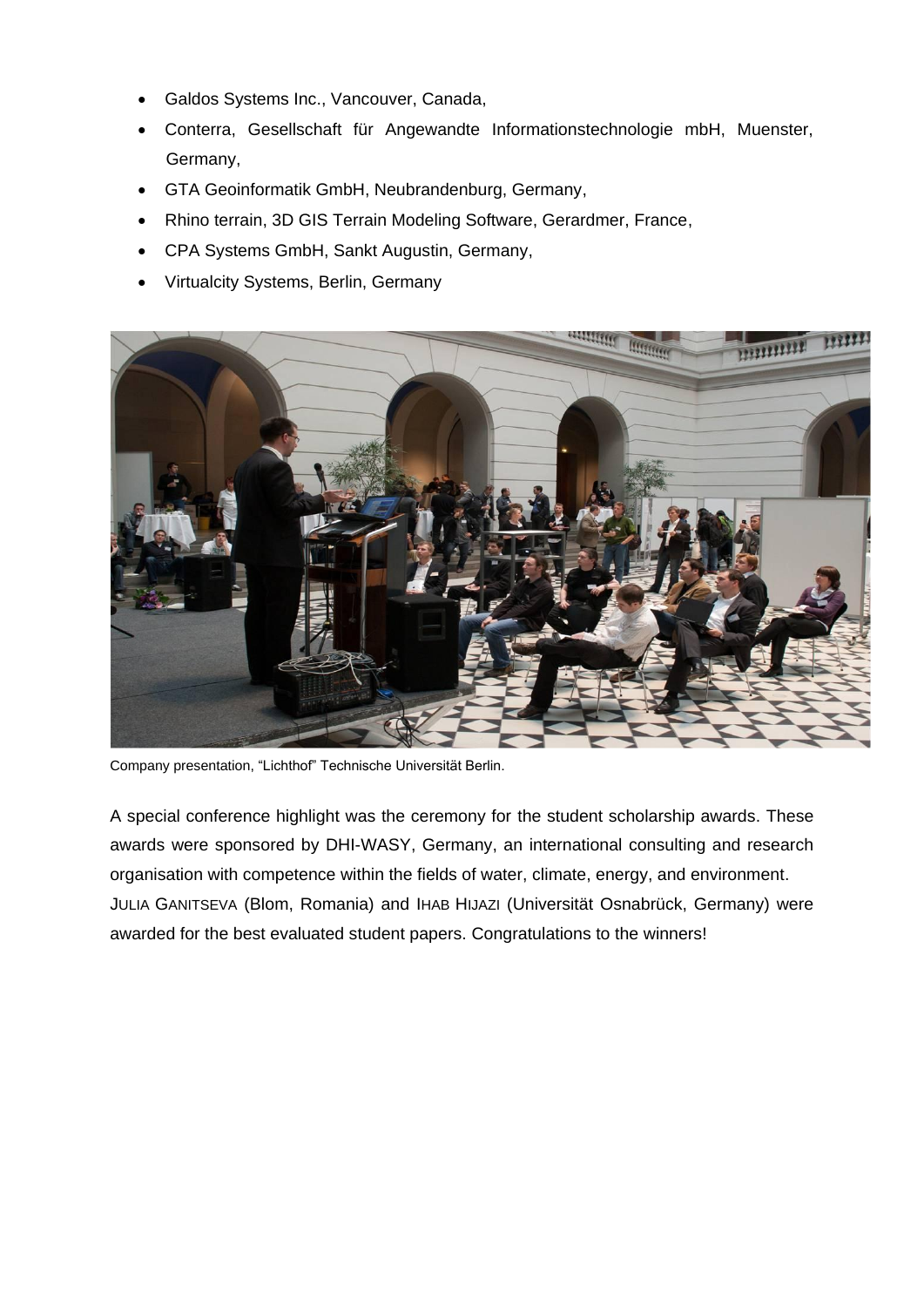

Student Scholarship Award granted to JULIA GANITSEVA and IHAB HIJAZI.

In addition to the busy major conference days a further platform – the "Scientific Brunch" – was offered on Friday, 5<sup>th</sup> November for exchange of ideas and discussing selected fields of interest.

This well accepted Scientific Brunch achieved constructive dialogue with all participants in a relaxed atmosphere. Main topics focused on: 3D Ethics Charter, EU Cost Action TU0801 on Semantic Enrichment of 3D City Models for Sustainable Urban Development, i3D Virtual Globe & Open Globe SDK going Open Source – presentation and call for Expression of Interest, 3D voxel-based GIS models of archaeological records, and a presentation of the new IJ3DIM Journal.



Scientific Brunch, Geodätenstand, Technische Universität Berlin